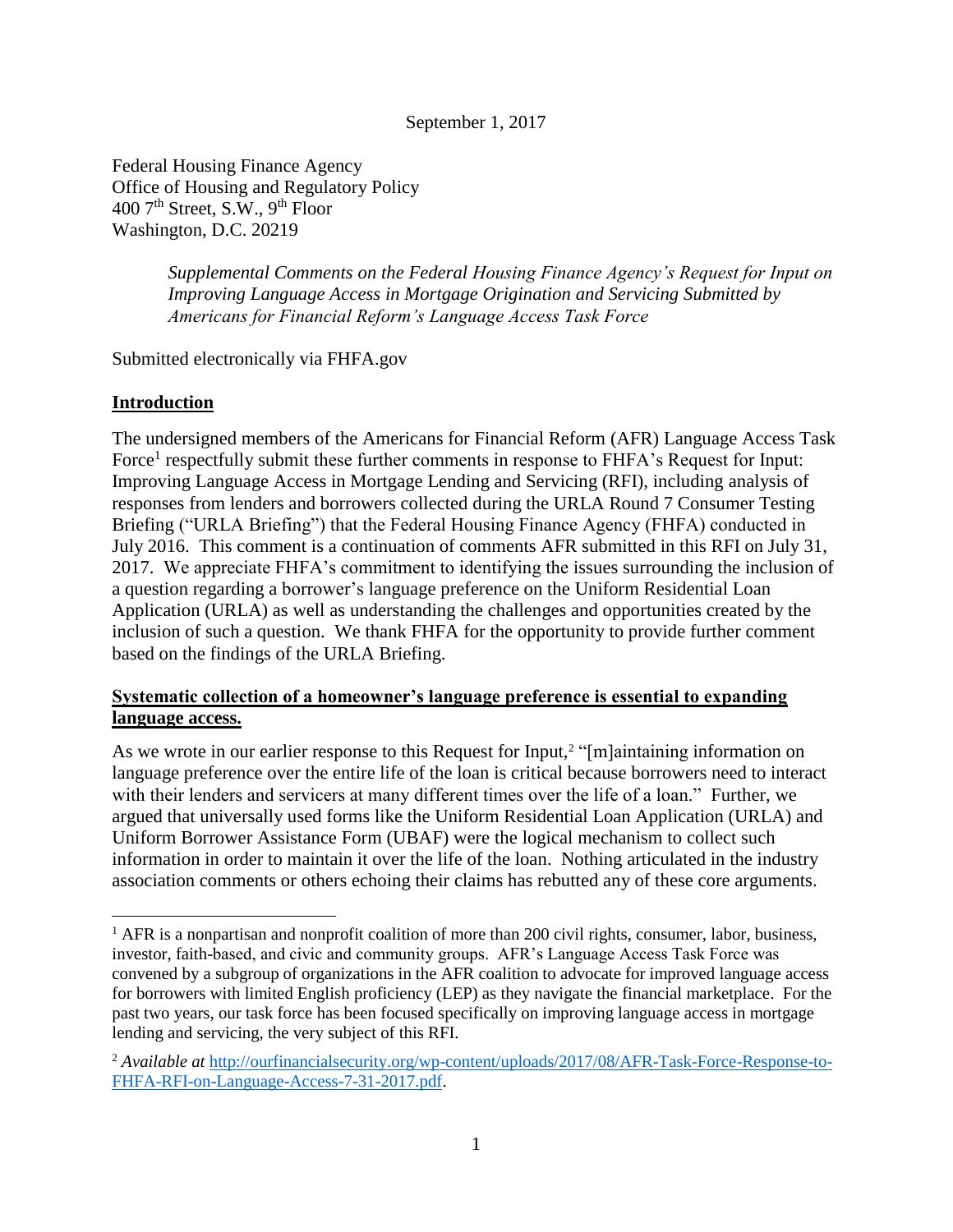*First*, systematic collection of information from borrowers is essential to the success of many other recommendations to expand language access. For example, increasing the availability of standard forms and notices in languages other than English will only be useful to the extent that originators and servicers know the borrower's language preference, and therefore can utilize them. No comments opposing the inclusion of language preference on the URLA suggested an alternative mechanism that would similarly provide universal and end-to-end availability to originators and servicers of information regarding the borrower's language preference.

**Second**, documenting borrower preference does not increase the legal obligations of a mortgage originator or mortgage servicer. After more than a year, industry comments still do not articulate a single legal theory under which systematically recording language preference would significantly increase originator or servicer liability. (Indeed, the principal industry associations submitted a legal opinion, albeit one based on assertion rather than analysis, which specifically disclaims that including language preference on the URLA would increase such liability.<sup>3</sup>) Moreover, comments opposing inclusion on the URLA do not address any state laws. Our analysis demonstrates that inclusion of language preference on the URLA would not not significantly increase lender requirements under these state laws.

As our earlier comment notes, a lender's knowledge of a borrower's lack of understanding of English does not trigger additional requirements in all but two states. In Massachusetts, a lender that knows a borrower does not understand English must take "reasonable steps" to ensure borrower understanding. In New York, such a lender with such knowledge must provide foreclosure notices in-language. Neither of these modest requirements is a reason to facilitate a lender's willful blindness to the language needs of a borrower.

Moreover, even when a mortgage originator or servicer's knowledge of a borrower's lack of understanding of English triggers additional legal obligations, recording the borrower's language preference on the URLA is highly unlikely to increase the lender's liability because it is highly unlikely that a mortgage originator would have no other reason to know of a borrower's lack understanding of English. As such, even in Massachusetts and New York, lenders would face these modest state-law requirements based on other sources of information regardless of whether the borrower's language preference is systematically recorded.

*Third***,** to the extent that systematically recording borrower preference would enable *enforcement* of existing legal obligations, avoiding such enforcement is not a legitimate aim of public policy. Indeed, federal policy – via the Home Mortgage Disclosure Act and other federal laws – strongly favors *facilitating* data collection to facilitate the enforcement of fair lending laws. And, assuming lenders are not discriminating on the basis of national origin or language, there would be no increase in enforceable liability at all.

l

<sup>3</sup> Comment of American Bankers Association, Consumer Bankers Association, Housing Policy Council of the Financial Services Roundtable, and Mortgage Bankers Association (Appendix A) (July 31, 2017) ("Mortgage industry participants would have strong arguments against these potential claims.")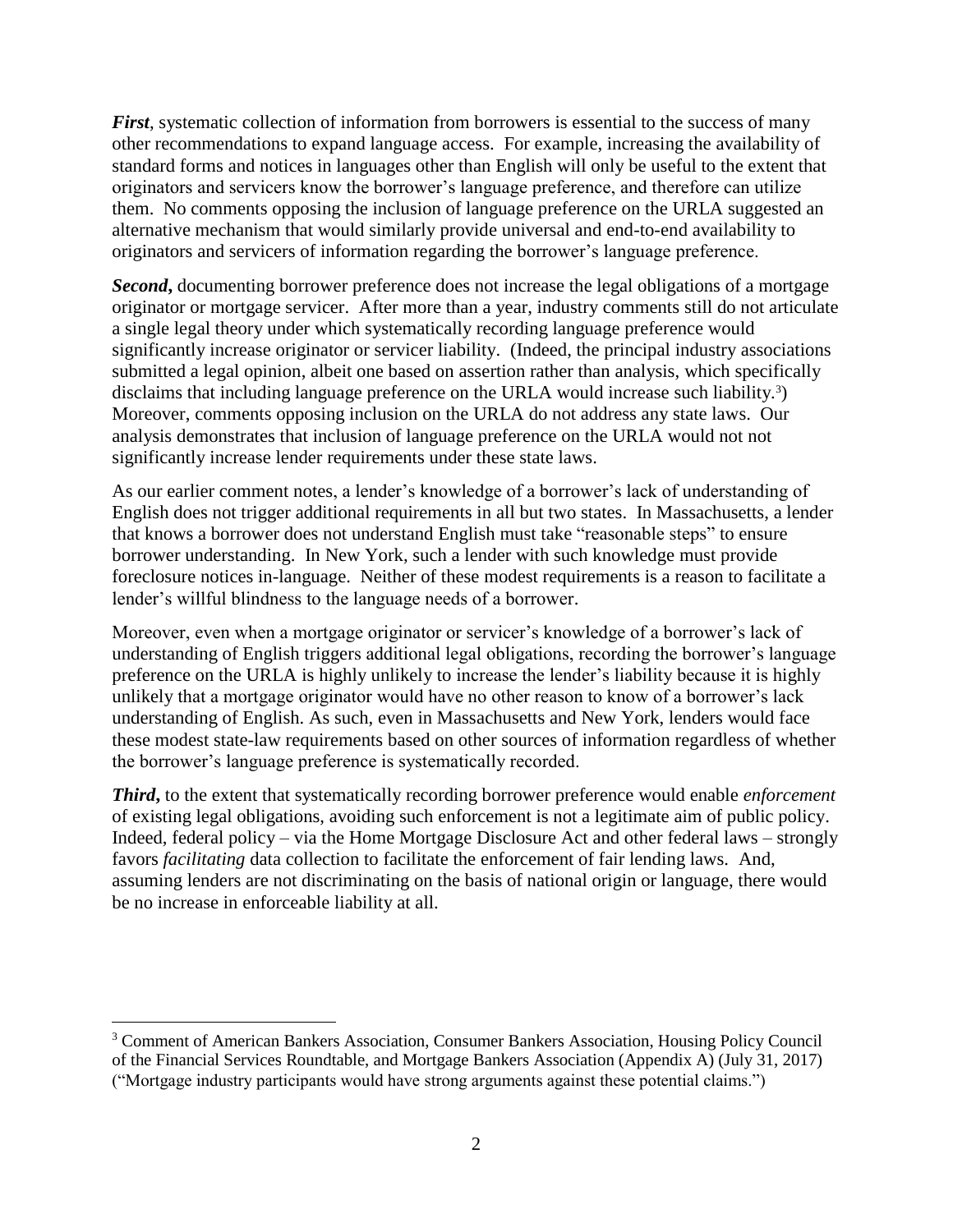## **Asking about language preference on the URLA should not deter lenders or servicers from providing language services.**

The arguments that an URLA language preference question would lead to adverse responses by market participants are unpersuasive.

One industry commentator suggested that taking measures to increase language access would lead to the "perverse effect" of mortgage originators or servicers intentionally avoiding serving homeowners who do not speak English.<sup>4</sup> Given that recording borrower preference does not in fact increase an originator or servicer's legal obligations, such an incentive is implausible. In any case, an originator or servicer intentionally discriminating against borrowers based on their language preference, such as by avoiding serving them at all, would violate the Equal Credit Opportunity Act and Fair Housing Act – creating a far greater risk of liability than taking steps to better serve customers with limited English proficiency.

# **Information gathered through the URLA Briefing supports asking about language preference on the URLA.**

The findings of the URLA Briefing provide further evidence of the utility of including a question asking a borrower's language preference on the URLA. In June 2016, FHFA asked18 borrowers, who spoke English and another language fluently, and four lenders, who spoke English, about their reactions to a copy of the English URLA containing a language preference question. When FHFA asked participants about their reactions to the language preference question, the responses from the lenders and borrowers were notably different. While lenders expressed concern that borrowers would be uncomfortable with the language preference question, most borrowers reported that the question was helpful and thought it should be included in the URLA. Responses from borrowers in the URLA Briefing suggested that the inclusion of this question on the URLA would be helpful for Limited English Proficient (LEP) borrowers to "understand the process and be more comfortable with the process"<sup>5</sup> of purchasing a home. Borrowers also reported that the inclusion of the question would "empower" LEP borrowers by making it possible for them not to rely on family and friends for translation, and would provide assistance to immigrants, "which helps them not be taken advantage."<sup>6</sup>

The AFR Language Access Task Force believes that it is important to collect information about the borrower's preferred language at the beginning of the mortgage process through the URLA as a necessary means for improving language access for LEP borrowers as they proceed on the path to qualification and origination. Not including language preference on the URLA would be a serious setback for mainstreaming language access and for helping consumers who are not fluent in English get correct and understandable information. During the subprime lending boom and the foreclosure crisis, people who were not fluent in English often misunderstood critical

 $\overline{\phantom{a}}$ <sup>4</sup> Comment of Consumer Mortgage Coalition (July 31, 2017) ("FHFA's proposal might inadvertently result in investors shying away from LEP borrowers because of the increased litigation risk that will be associated with those loans. This would be a very unfortunate and perverse result.").

<sup>5</sup> URLA Round 7 Consumer Testing Briefing ("URLA Briefing"), p. 12

<sup>6</sup> *Id*. p. 12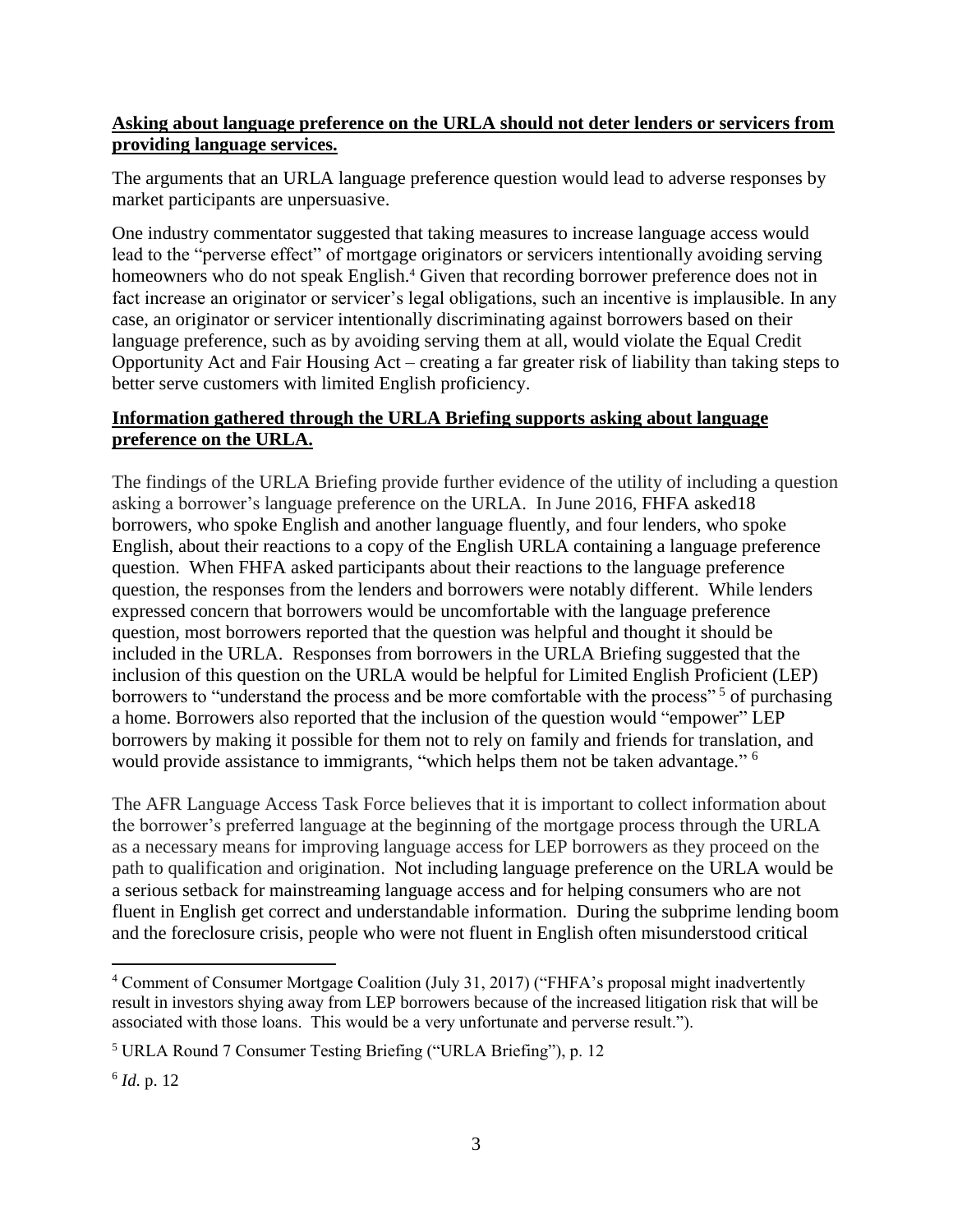information or were misled because the communications were not in a language they could understand.<sup>7</sup> Below we discuss a few of the reasons that the URLA language preference question is important:

- Asking the borrower's language preference offers the borrower an opportunity to selfdetermine/self-select a language based on her own perceived needs.
- Identifying a borrower's language preference in the beginning would help facilitate meaningful access to the mortgage process by giving service providers advance notice of potential barriers. Knowing a borrower's preferred language can facilitate access to oral interpretation services, clarification of mortgage terms and the process in-language, and enhanced communication and understanding with the service provider (loan officer, servicer, as examples) at different stages of the mortgage process. Consumer advocates and borrowers from across the country have consistently reported that LEP borrowers – even if they demonstrate fluency in the English language – would prefer access to translations of key mortgage documents in their preferred language to ensure that they do not misunderstand essential terms, such as "escrow" or "closing."<sup>8</sup>
- Findings from Kleimann Communication Group's *Language Access for Limited English Proficiency Borrowers: Final Report* (the "Kleimann Report") and reports from the National CAPACD's Housing Counseling Network are consistent in reporting that LEP borrowers commonly rely on family members or friends for language assistance, in particular when they have little or no access to professional translation services or translated documents. Placing the burden of interpreting technical, legal or financial information on individuals who lack professional training and knowledge of the mortgage process compromises the borrower's ability to make a well-informed decision. Asking all borrowers their preferred language and putting them in touch with already existing language services provides LEP borrowers with improved access to mortgage lending.

## **The URLA Briefing provided insight into how to ask the language preference question.**

While they reacted differently to whether to include the language preference question on the URLA, the lenders and most participating borrowers in the URLA Briefing appeared to agree substantially on the wording and structure of the question. Both borrowers and lenders ranked Option 4 most favorably, and we agree that Option 4 is the best option. Members of the Task Force believe the wording of Option 4 would facilitate transparency and provide greater understanding and comfort for the borrower in the process. The content of Option 4 explains that lenders do not commit to "communicate or to provide documents in your preferred

 $\overline{a}$ 

[content/uploads/2016/05/AFR\\_LEP\\_Narratives\\_05.26.2016.pdf;](http://ourfinancialsecurity.org/wp-content/uploads/2016/05/AFR_LEP_Narratives_05.26.2016.pdf) *see also* Kleimann Communication Group, *Language Access for Limited English Proficiency Borrowers: Final Report* (April 2017), [https://www.fhfa.gov/PolicyProgramsResearch/Policy/Documents/Borrower-Language-Access-Final-](https://www.fhfa.gov/PolicyProgramsResearch/Policy/Documents/Borrower-Language-Access-Final-Report-June-2017.pdf)[Report-June-2017.pdf](https://www.fhfa.gov/PolicyProgramsResearch/Policy/Documents/Borrower-Language-Access-Final-Report-June-2017.pdf) ("Kleimann Report").

<sup>7</sup> Americans for Financial Reform, Letter to Mel Watt, Timothy Mayopoulos, and Donald Layton (Mar. 23, 2016)[, http://ourfinancialsecurity.org/2016/03/letter-to-regulators-doing-better-by-mortgage](http://ourfinancialsecurity.org/2016/03/letter-to-regulators-doing-better-by-mortgage-applicants-who-are-not-fluent-in-english/)[applicants-who-are-not-fluent-in-english/.](http://ourfinancialsecurity.org/2016/03/letter-to-regulators-doing-better-by-mortgage-applicants-who-are-not-fluent-in-english/)

<sup>8</sup> Americans for Financial Reform, *Barriers to Language Access in the Housing Market: Stories from the Field* (May 2016)[, http://ourfinancialsecurity.org/wp-](http://ourfinancialsecurity.org/wp-content/uploads/2016/05/AFR_LEP_Narratives_05.26.2016.pdf)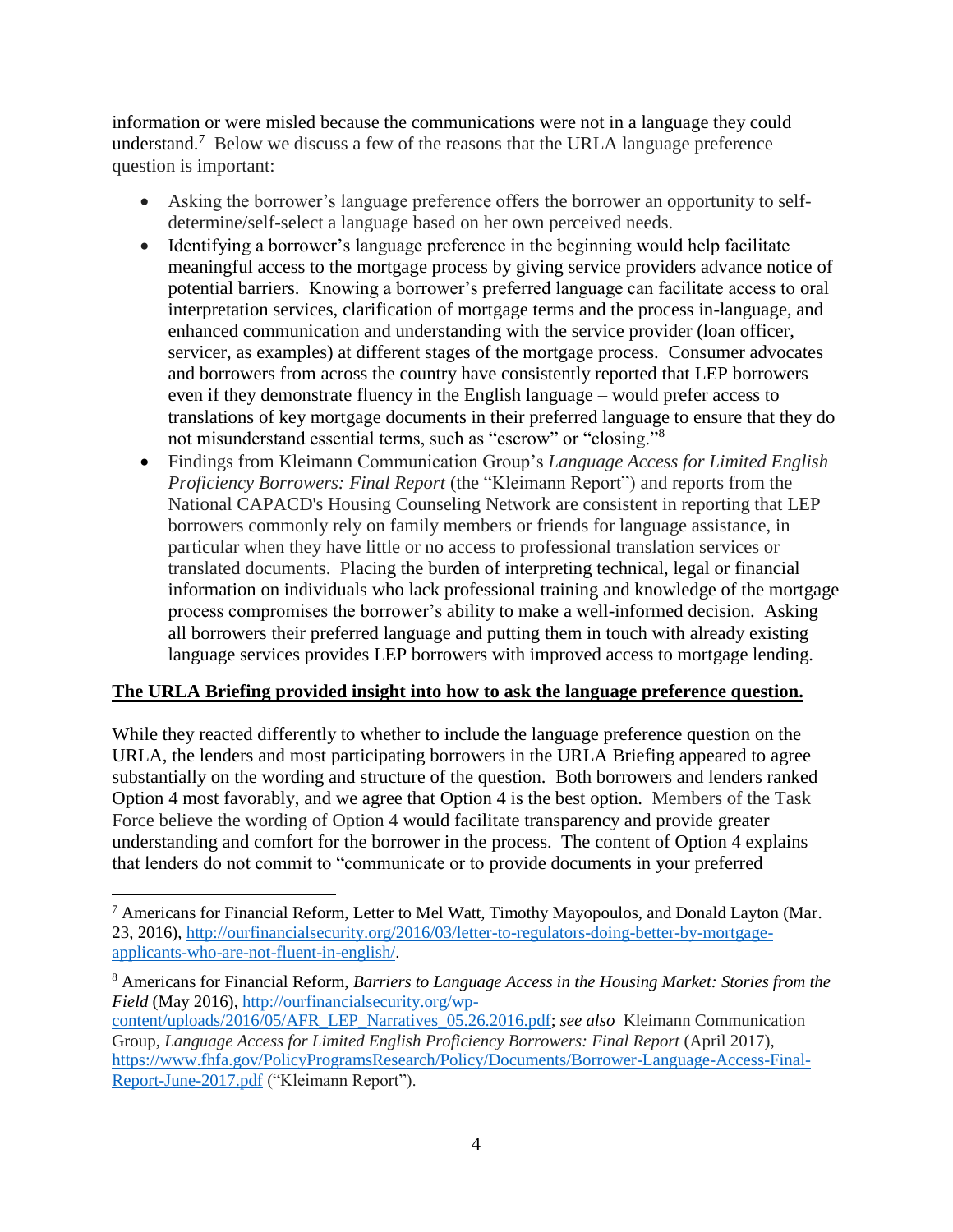language,"<sup>9</sup> but that providing this information may allow lenders to assist the borrower or identify a provider that can offer assistance in-language.

Borrowers made helpful suggestions in the URLA Briefing, including the placement of a language preference question as near to the top of any form as possible, asking borrowers if they would like language assistance (i.e. translated documents, interpreter) if it were available, and providing translated forms online if a borrower affirmatively requests language assistance. In our discussion below, we further comment on a few suggestions made by lenders and borrowers in the URLA Briefing.

- As suggested by borrowers in the URLA Briefing, in addition to putting the language preference question on the URLA (using Option 4 or similar language), we also support encouraging lenders to orally or visually ask the question, "Do you need language assistance?"<sup>10</sup> to indicate to borrowers that language assistance may be available to them. It is important to signal the availability of language services in multiple ways. One way to ask this question (triggering borrowers to self-identify and seek available services) might be to use the language identification cards and posters published by certain language line providers, or something similar. $^{11}$
- Both borrowers and lenders suggested placing the preferred language section at the front of the URLA, and we agree with this suggestion. It is important that the LEP borrower know they can ask for language assistance if available at the very beginning of the lending process and before completing a lengthy form in English.
- While both borrowers and lenders expressed concerns of potential discrimination and the appearance of singling out LEP borrowers with the inclusion of the question, these concerns can be addressed by providing a disclosure that explains the purpose of the question.

## **Borrower expectations and perceptions can be addressed through disclosures.**

Borrowers who participated in the interview portion of the URLA Briefing apparently had firm expectations that translated materials, or a translator, would be offered or provided by the lender.<sup>12</sup> On the other hand, borrowers who participated in the FHFA focus groups did not draw this conclusion, and after the URLA Briefing, had questions about whether someone would be available to translate the forms or if no language assistance would be provided.

Lenders, both in the URLA Briefing and in public comments, have raised concerns that asking about language preference creates the expectation that language services will be provided. This concern can be addressed through a brief, clear explanation, along the lines of the text laid out in

 $\overline{\phantom{a}}$ 

<sup>9</sup> URLA Briefing, p. 4.

 $10$  URLA Briefing, p. 15.

<sup>11</sup> *See, e.g*., Language ID Poster and Desktop Display, [https://www.languageline.com/client](https://www.languageline.com/client-services/support-materials)[services/support-materials.](https://www.languageline.com/client-services/support-materials)

<sup>12</sup> URLA Briefing, p. 14.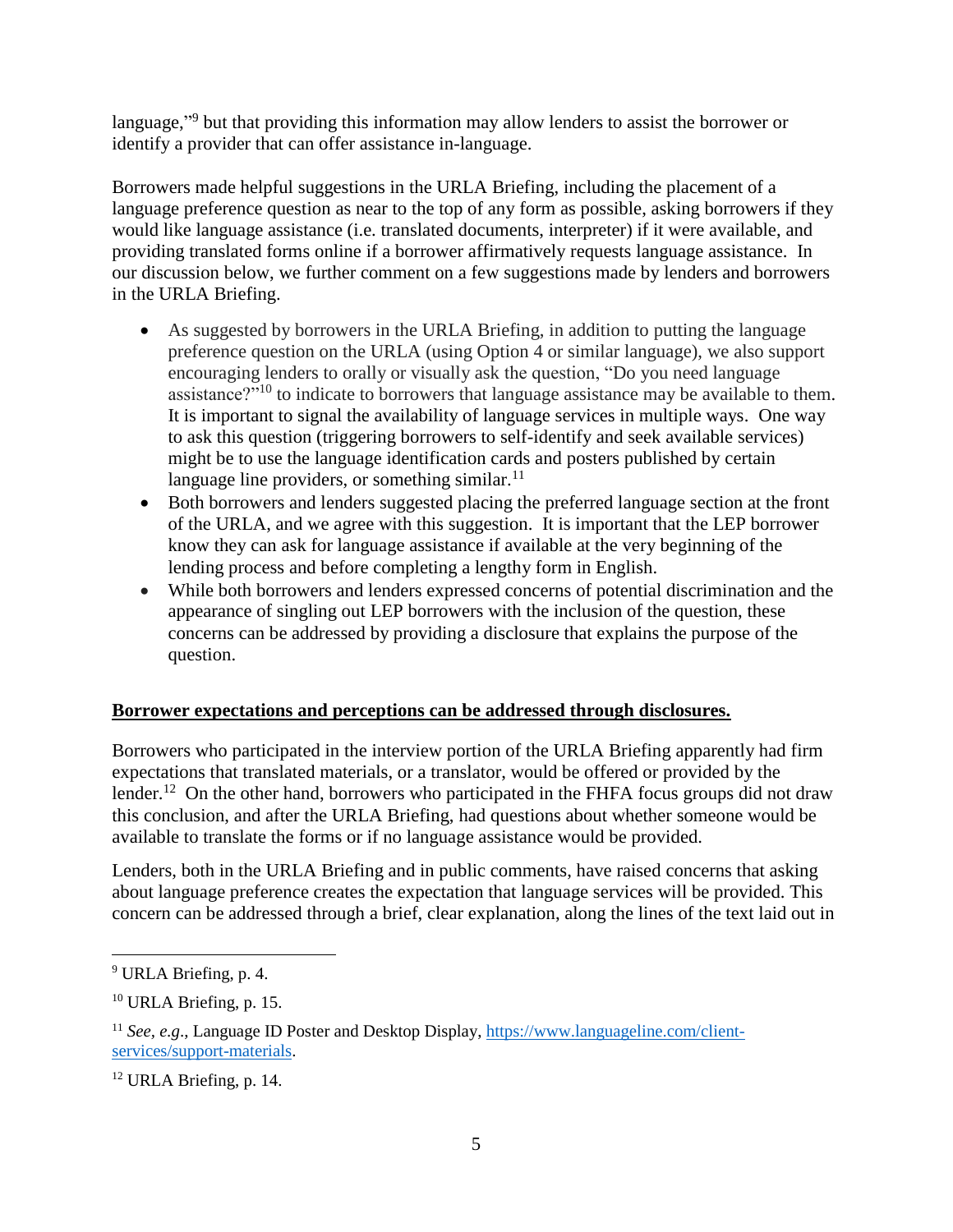Option 4. Lenders, or Fannie Mae and Freddie Mac, could develop a disclosure document and have it translated into the top eight languages spoken by LEP consumers that explains in more detail the purpose of collecting language preference information (to provide services where available and track the evolving needs of their client community) and states that while a lender may not have services available in your language at this time, they will provide a list of any appropriate housing counseling agencies with that language capacity. The form could also explain that the lender is prohibited by law from taking any discriminatory action based on language preference. Disclosures about the lender's obligations and limitations would address concerns about setting unrealistic expectations and about the perceived risk of discrimination. More education about what language services and resources are available in LEP communities will further address these concerns about expectations. Finally, the issuance of approved official translations from FHFA and other government sources will limit problems with the actual translations themselves, and the Kleimann Report indicates that LEP borrowers are well aware of the complexities of translations and already take steps to round out their understanding.

We understand that each lender's ability to provide in-house language services will vary. We encourage lenders and servicers to capitalize on the capacity of HUD-approved housing counseling agencies that have staff with both extensive knowledge of mortgage lending and servicing and oral interpretation skills in various languages.

In the URLA Briefing, lenders indicated the need for more translated documents and the need for those translations to come from a "higher source." We support the increased availability and use of official translated versions of documents made available by FHFA, CFPB, and other government agencies to minimize problems with translations. We also agree with borrowers' reports of the importance of access to translated documents, and urge FHFA to require lenders, servicers and the GSEs to make key materials available in multiple languages.

Industry commentators have argued that language preference may be considered sensitive personal information, or be misunderstood as a commitment by the lender to provide end-to-end language servicers. Such assertions are unsupported. The Kleimann Report showed that of LEP individuals interviewed, no one was offended by the idea of someone offering to translate documents, nearly all were willing to use an oral interpretation service, and most would request translation if they thought it was available.<sup>13</sup> Some LEP individuals expressed an overwhelming need, not merely a preference, for receiving translated documents.<sup>14</sup> Language preference is routinely requested, along with other demographic information, by health care providers, educational institutions, and others. Placing language preference along with other demographic information is unlikely to create either discomfort or unrealistic expectations by the customer.

Lenders and servicers should be required to notify all borrowers in writing about language services and how to access them. Additionally, FHFA should examine ways for companies with a strong presence in a market *and* a significant number of potential LEP borrowers with less common languages to address their language access needs as well.

 $\overline{\phantom{a}}$ 

<sup>13</sup> Kleimann Report at 20.

<sup>14</sup> *Id.* at 14.